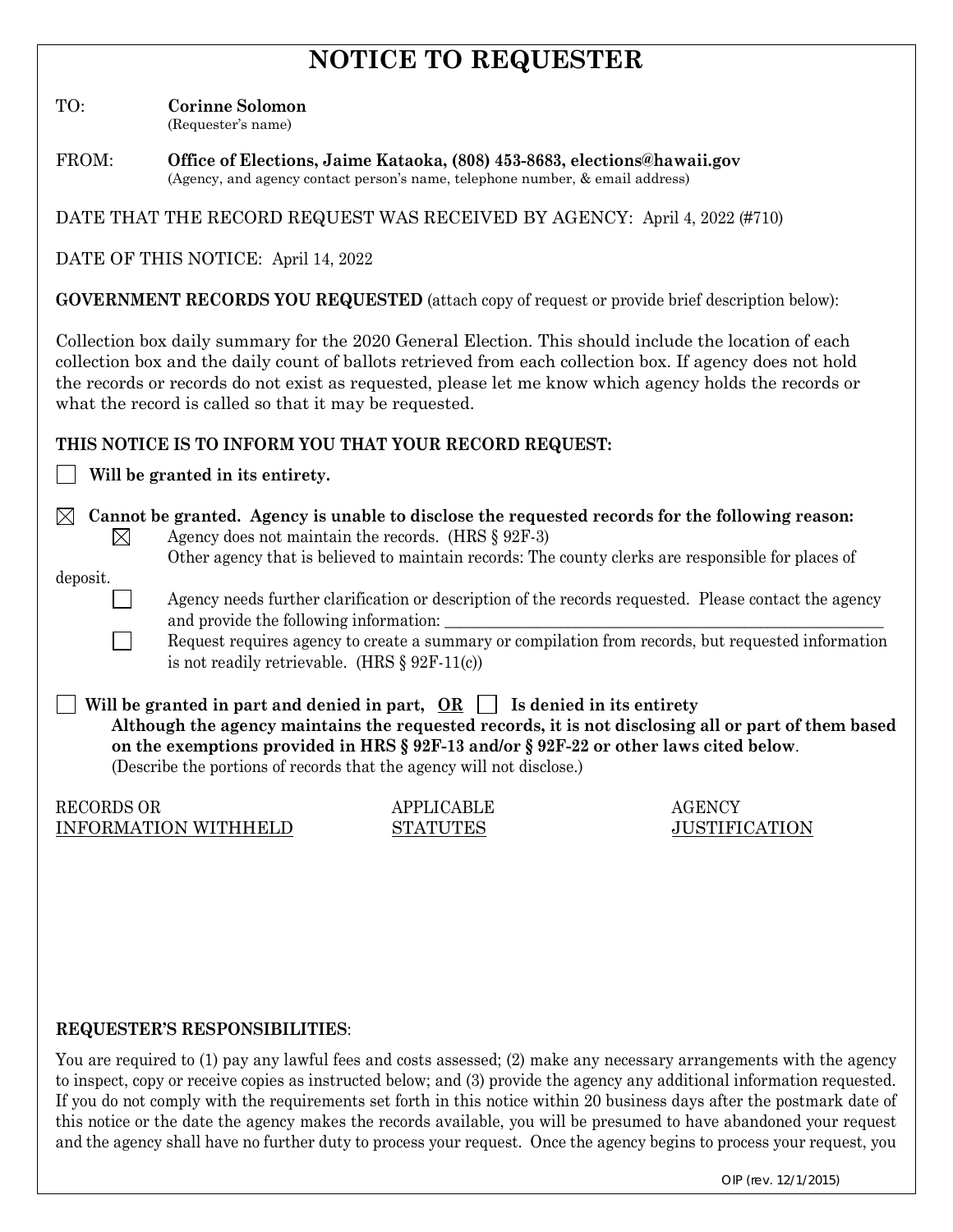may be liable for any fees and costs incurred. If you wish to cancel or modify your request, you must advise the agency upon receipt of this notice.

## **METHOD & TIMING OF DISCLOSURE:**

Records available for public access in their entireties must be disclosed within a reasonable time, not to exceed 10 business days from the date the request was received, or after receipt of any prepayment required. Records not available in their entireties must be disclosed within 5 business days after this notice or after receipt of any prepayment required. HAR § 2-71-13(c). If incremental disclosure is authorized by HAR § 2-71-15, the first increment must be disclosed within 5 business days of this notice or after receipt of any prepayment required.

#### **Method of Disclosure:**

| As requested, a copy of the record(s) will be provided in the following manner:<br>Available for pick-up at the following location: ________________________________<br>Will be mailed to you.<br>Will be transmitted to you by other means requested: ___________________________                                                                                                                                                                                                                                                                  |
|-----------------------------------------------------------------------------------------------------------------------------------------------------------------------------------------------------------------------------------------------------------------------------------------------------------------------------------------------------------------------------------------------------------------------------------------------------------------------------------------------------------------------------------------------------|
| Timing of Disclosure: All records, or the first increment if applicable, will be made available or provided to you:                                                                                                                                                                                                                                                                                                                                                                                                                                 |
| $\frac{100}{\text{After prepayment of 50\% of fees and 100\% of costs, as estimated below.}}$                                                                                                                                                                                                                                                                                                                                                                                                                                                       |
| For incremental disclosures, each subsequent increment will be disclosed within 20 business days after:<br>The prior increment (if one prepayment of fees is required and received), or<br>Receipt of each incremental prepayment, if prepayment for each increment is required.<br>Records will be disclosed in increments because the records are voluminous and the following<br>extenuating circumstances exist:<br>Agency must consult with another person to determine whether the record is exempt<br>from disclosure under HRS chapter 92F. |
| Request requires extensive agency efforts to search, review, or segregate the records or<br>otherwise prepare the records for inspection or copying.<br>Agency requires additional time to respond to the request in order to avoid an<br>unreasonable interference with its other statutory duties and functions.<br>A natural disaster or other situation beyond agency's control prevents agency from<br>responding to the request within 10 business days.                                                                                      |
| <b>ESTIMATED FEES &amp; COSTS AND PAYMENT:</b>                                                                                                                                                                                                                                                                                                                                                                                                                                                                                                      |

FEES: For personal record requests under Part III of chapter 92F, HRS, the agency may charge you for its costs only, and fee waivers do not apply.

For public record requests under Part II of chapter 92F, HRS, the agency is authorized to charge you fees to search for, review, and segregate your request (even if a record is subsequently found to not exist or will not be disclosed in its entirety). The agency must waive the first \$30 in fees assessed for general requesters, OR in the alternative, the first \$60 in fees when the agency finds that the request is made in the public interest. Only one waiver is provided for each request. *See* HAR §§ 2-71-19, -31 and -32.

COSTS: For either personal or public record requests, the agency may charge you for the costs of copying and delivering records in response to your request, and other lawful fees and costs.

PREPAYMENT: The agency may require prepayment of 50% of the total estimated fees and 100% of the total estimated costs prior to processing your request. If a prepayment is required, the agency may wait to start any search for or